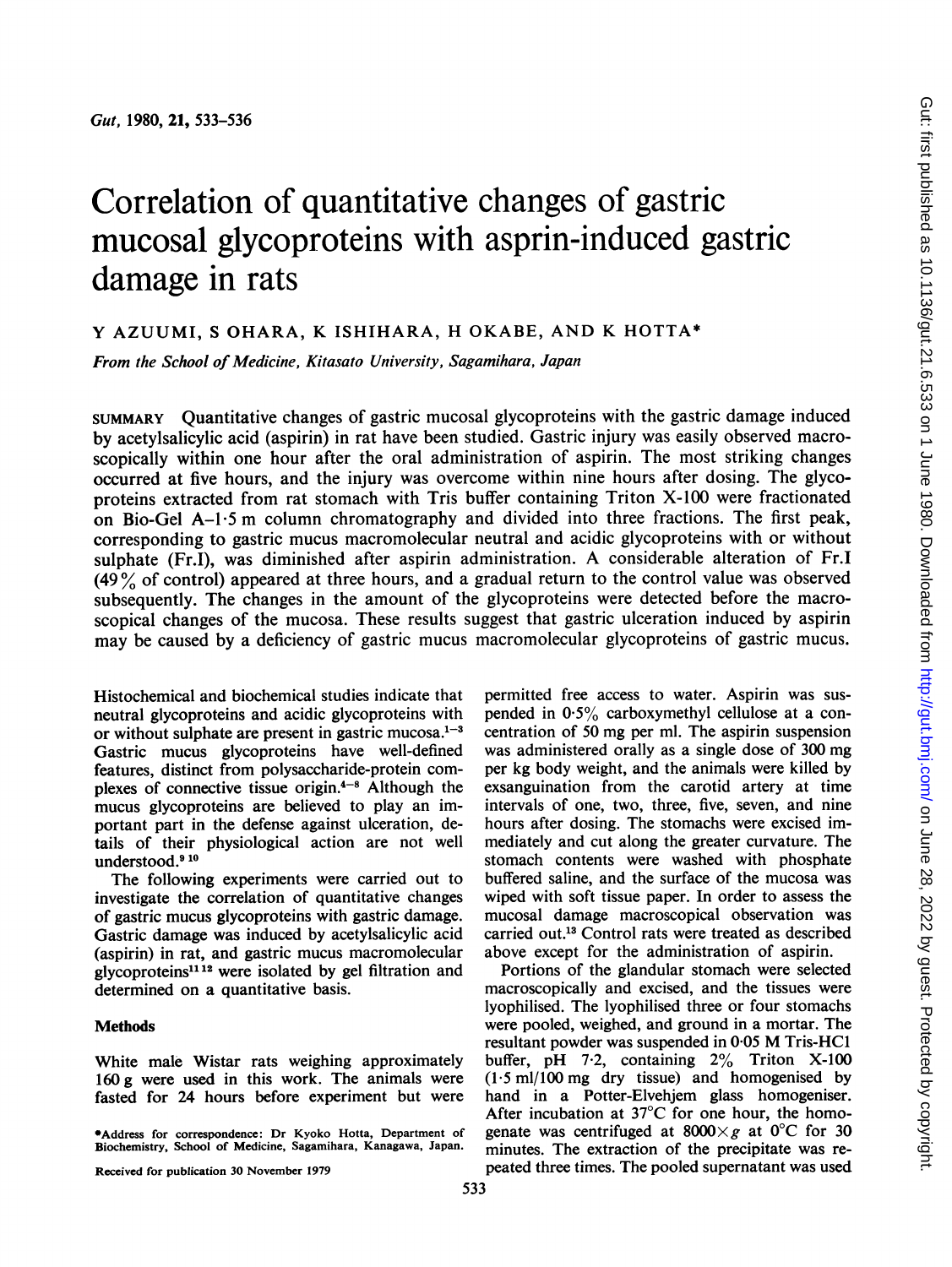Azuumi, Ohara, Ishihara, Okabe, and Hotta

for additional experiment. Two millilitres of the supernatant were applied to Bio-Gel  $A-1.5$  m column  $1 \times 90$  cm, which had been pre-equilibrated with Tris-HC1 buffer containing Triton as described above, and the column was eluted with this buffer. Two millilitre fractions were collected, and their hexose and protein were determined. The elution pattern of one of the extracts from control rat stomach on Bio-Gel A-1.5 m is shown in the Figure. The eluted materials were divided into three fractions as indicated in the Figure (Fr. 1, Fr. LI, and Fr. III). The corresponding eluates were pooled. Hexose was analysed by the phenol-sulphuric acid method<sup>14</sup> using galactose as a standard. To calculate hexose concentration in each sample, results were converted to milligram per gram of dry tissue. Protein content was measured using the Bio-Rad protein assay kit.'5 Before protein assay Triton X-100 was removed from samples according to the method of Holloway.<sup>16</sup> The radial diffusion assay<sup>17</sup><sup>18</sup> was used to measure the peptic activity in the material eluted from Bio-Gel A-1.5 m column. Digestion by chondroitinase ABC was carried out according to the method described by Yamagata et al.19 using chondroitin 4-sulphate as a standard.

#### Results

A quantitative assessment of gastric damage produced by aspirin, as measured by the number of



Figure Bio-Gel  $A-I.5$  m column chromatography (see text) of the extract from control rat stomach. Samples were analysed by the phenol-sulphuric acid method measured at A490 (0 ) and by the Bio-Rad protein assay measured at  $A_{595}$  ( $\bullet$  --- $\bullet$ ). The solid bars (I, II, and III) indicate the fractions which were pocled.

erosions and their size, and the number of animals with lesions present, is shown in Table 1. No macroscopical damage was observed in the forestomach. Haemorrhagic erosions and linear ulcers in the glandular stomach were visible in six of the 23 experimental stomachs within one hour after aspirin administration. The extent of damage was increased with the passage of time. The most striking changes occurred five hours after dosing. A gradual return to the control situation was observed later. The injury had nearly abated macroscopically within nine hours.

The wet weight of whole stomach per rat was unchanged with or without aspirin treatment  $(600+20 \text{ mg})$ . The weight ratio of glandular stomach to forestomach was about 3:1. The average weight of dried glandular stomach per rat was also compared with the aspirin treated and control rats. No dif-

Table 1 Degree of gastric mucosal damage produced by aspirin

| Time after Rats<br>dosing (h) | (no.) | Mucosal lesions**<br>(gross findings)                                                                                                  | Ulcer indext Percent | incidence |
|-------------------------------|-------|----------------------------------------------------------------------------------------------------------------------------------------|----------------------|-----------|
| Control                       | 38    | Gr. 0 38 $(100\%)$<br>0(0)<br>1<br>$\overline{c}$<br>0(0)<br>$\overline{\mathbf{3}}$<br>0(0)<br>4<br>0(0)                              | 0                    | 0         |
| 1                             | 23    | 17(73.9)<br>Gr. 0<br>4 $(17.4)$<br>1<br>$\overline{c}$<br>2(8.7)<br>$\overline{\mathbf{3}}$<br>0(0)<br>$\overline{\mathbf{4}}$<br>0(0) | 0.35                 | $26 - 1$  |
| 2                             | 22    | 7(31.8)<br>Gr. 0<br>13(59.1)<br>1<br>2(9.1)<br>2<br>3<br>0(0)<br>4<br>0(0)                                                             | 0.77                 | 68.2      |
| 3                             | 24    | Gr. 0<br>3(12.5)<br>13(541)<br>1<br>2<br>4 $(16.7)$<br>3<br>4 $(16.7)$<br>$\overline{\mathbf{4}}$<br>0(0)                              | 1.33                 | 87.9      |
| 5                             | 24    | Gr. 0<br>0(0)<br>7(29.2)<br>1<br>$\overline{c}$<br>8(33.3)<br>$\overline{\mathbf{3}}$<br>6(25.0)<br>4<br>3(125)                        | 2.21                 | $100-0$   |
| 7                             | 12    | 7(58.3)<br>Gr. 0<br>3(25.0)<br>1<br>2(16.7)<br>2<br>3<br>(0)<br>0<br>4<br>0(0)                                                         | 0.58                 | $41 - 7$  |
| 9                             | 20    | 16(80.0)<br>Gr. 0<br>2(10.0)<br>1<br>$\frac{2}{3}$<br>2(10.0)<br>0(0)<br>$\overline{\mathbf{4}}$<br>0(0)                               | 0.30                 | $20 - 0$  |

\*Severity of gastric mucosal damage was graded as follows: grade 0 no lesion; grade 1-haemorrhagic erosion (less than 5); grade 2haemorrhagic erosion (more than 5) or one small ulcer; grade 3many small linear ulcers (shorter than 2 mm) or single linear ulcer of marked size (longer than 2 mm); grade 4-multiple linear ulcers of marked size (Adami et al.).

tThe ulcer index for each group was calculated by multiplying the number of rats in each grade by the number and dividing by the total number of rats in each group.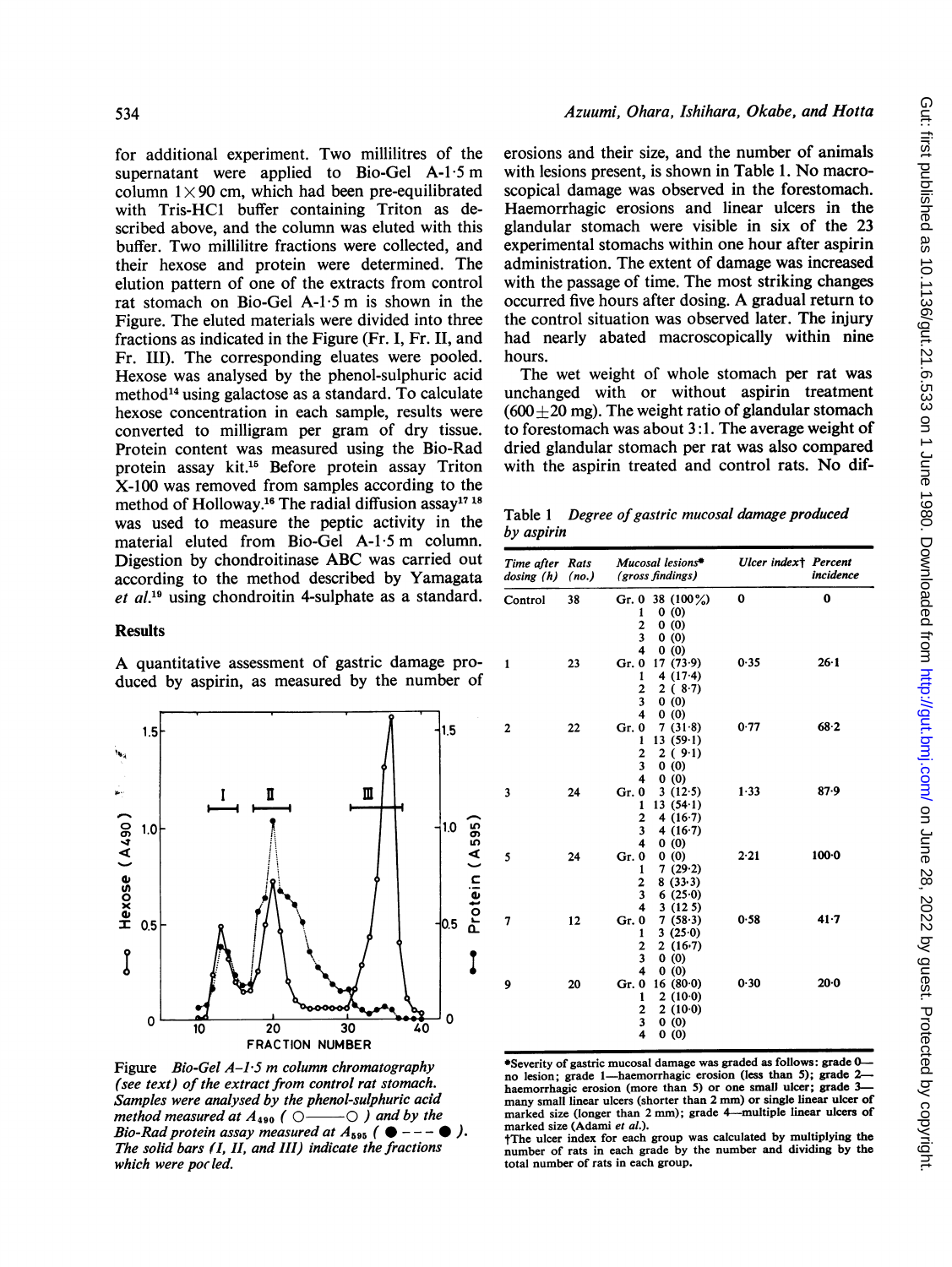535

ferences were found  $(98 \text{ to } 102\% \text{ of control}).$ 50 to 60% of materials in rat stomach powder were easily solubilised by Tris-HC1 buffer containing Triton X-100. The recovery rate of the hexose content in extract was approximately 70% of that in stomach powder and was constant in all cases. Carbohydrate-containing materials in the residue extracted three times were unable to solubilise subsequently by the method used above. In order to investigate the contamination of mucopolysaccharides which are components of connective tissue, the extract was digested with chondroitinase ABC. The content of mucopolysaccharides expressed as chondroitin 4-sulphate was less than  $0.1\%$  of the material solubilised by the Triton-buffer. The respective elution patterns of control rats on Bio-Gel A-1 <sup>5</sup> m were very similar to the pattern shown in the Figure. The first peak corresponding to neutral and acidic glycoproteins with or without sulphate, which were characterised as mucus glycoproteins,<sup>11 12</sup> was eluted with the void volume. The bulk of proteins with or without carbohydrate involving pepsin, serum proteins, and glycolipids which were extractable with chloroform-methanol (2:1) was eluted in the second peak. Hexose-containing low molecular materials were retarded in the third peak. A distinct change of elution pattern was induced in the first peak of the aspirin-treated rats compared with the controls. A considerable diminution of the first peak expressed as hexose content was observed in the three hour sample after aspirin dosing. The distribution of hexose contents in three fractions (Fr. I, II, and III) separated by gel filtration is shown in Table 2. A statistically significant decrease occurred in Fr. I expressed as hexose content, indicating a lowered content of gastric mucus macromolecular glycoproteins after the administration of aspirin. In the aspirin-treated rats the alteration of each fraction, especially Fr. I, had appeared before the macroscopical change of mucosa. The hexose content of Fr. <sup>I</sup> remained low during the

test period, although the percentage of recovery on total hexose was nearly  $100\%$  at nine hours after dosing.

## **Discussion**

It is well known that aspirin causes damage to the gastric mucosa, although there is much argument about the mechanism for the development of the gastric damage by aspirin. $20-23$  Little has been reported about the biochemical change of the gastric mucosal components during the course of the damage. Menguy and Masters<sup>24</sup> observed that the administration of aspirin to rats caused a decrease in gastric mucosal content of mucus measured by periodic acid Schiff staining of sections of gastric mucosa and by direct measurement of gastric mucosal content of hexosamine and fucose. Kent and Allen<sup>25</sup> reported that salicylic acid had an inhibitory effect within two to three hours on glycoprotein biosynthesis in scrapings from sheep colonic and human gastric tissues. These facts are assumed to be correlated with the amount of gastric mucosal glycoprotein with gastric damage. It is obvious from the result of our present paper that gastric mucus glycoproteins were diminished in association with gastric damage induced by aspirin. In particular, the quantitative alteration of macromolecular glycoproteins was considerable.

The gastric surface mucosal cells, which are rich in glycoproteins and produce the mucin with concomitant death of the cells, play an important part in protecting the mucosa of the digestive tract from peptic ulceration.2627 Our preliminary studies indicate that the sulphated glycoproteins isolated from porcine gastric mucosa have apparent peptic inhibitory activity due to the binding of sulphated glycoproteins to the protein substrate of pepsin and protected gastric gland components from peptic digestion.<sup>8</sup> Most of the  ${}^{35}SO_4{}^{2-}$  incorporated into rat mucosa were recovered in the first peak on Bio-Gel

Table 2 Distribution of hexose in fractions

| Time after<br>dosing(h) | Rats (no.) | Hexose value                         |                       |                        |                     |  |
|-------------------------|------------|--------------------------------------|-----------------------|------------------------|---------------------|--|
|                         |            | <b>Fraction I</b>                    | <b>Fraction II</b>    | <b>Fraction III</b>    | Total               |  |
| Control                 | 38         | $4.55 \pm 0.40$ * (100) <sup>+</sup> | $7.08 \pm 1.94$ (100) | $11.63 \pm 1.64$ (100) | $23.26 + 3.49(100)$ |  |
|                         | 23         | $3.07 + 0.96(67)$                    | $6.03 + 0.32(85)$     | $9.51 \pm 3.16$ (82)   | $18.61 + 2.15(80)$  |  |
| $\mathbf{2}$            | 22         | $2.72 + 0.66(60)$                    | $5.51 + 0.44(78)$     | $9.43 + 0.72(81)$      | $17.66 + 1.80(76)$  |  |
| 3                       | 24         | $2.25 \pm 0.32$ (49)                 | $5.90 + 0.44(83)$     | $11.40 + 1.52(98)$     | $19.55 + 1.87(84)$  |  |
| 5                       | 24         | $2.66 + 0.29(58)$                    | $5.46 + 0.44(77)$     | $13.09 + 0.65(113)$    | $21.21 + 1.19(91)$  |  |
| 7                       | 12         | $3.32 + 0.77(73)$                    | $5.70 + 0.55(81)$     | $13.11 \pm 0.88$ (113) | $22.13 + 0.58(95)$  |  |
| 9                       | 20         | $3.55 + 0.15(78)$                    | $6.64 \pm 0.64(94)$   | $12.88 + 0.26(110)$    | $23.07 + 0.83(99)$  |  |

**\*Hexose value is shown as average concentration in mg hexose per gram of dry tissue and expressed as mean**  $\pm$  SD. tExpressed as percent of control.